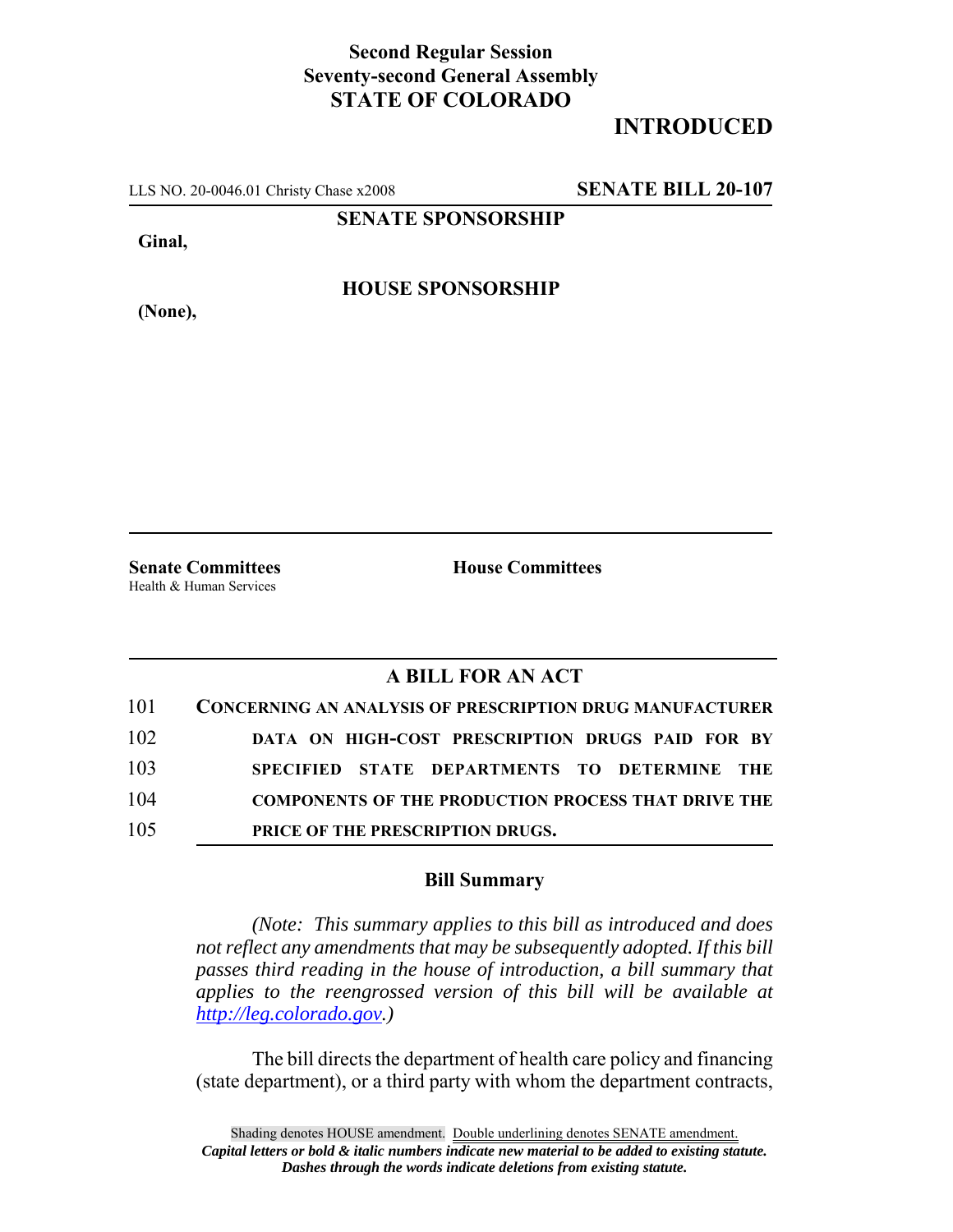to collect, analyze, and report prescription drug production cost data regarding the 20 highest-cost prescription drugs per course of therapy and the 20 highest-cost prescription drugs by volume that were purchased or paid for by the departments of corrections, human services, personnel, and health care policy and financing (departments) during the 2019-20 and future state fiscal years. Upon receipt of a list of the highest-cost prescription drugs purchased or paid for by the departments, the state department or its designated contractor, as applicable, is directed to request from the manufacturers of the drugs on the list information showing the basis for and components of the wholesale acquisition cost (WAC) of each drug on the list.

The state department or its designated contractor, as applicable, is to analyze the data received from drug manufacturers and report its findings regarding the basis for the WAC for each prescription drug on the list, specifying the percentage of the WAC that is attributable to each component driving the WAC. The state department is required to provide an annual prescription drug price transparency report by December 1, 2021, and each December 1 thereafter to specified legislative committees. The state department and its designated contractor, as applicable, are required to maintain the confidentiality of any proprietary information received from a drug manufacturer, and that information is exempt from the "Colorado Open Records Act".

The executive director of the state department is authorized to adopt rules as necessary to implement and administer the bill. A manufacturer that fails to report the required information is subject to a civil penalty of up to \$10,000 per day.

| 1  | Be it enacted by the General Assembly of the State of Colorado:       |
|----|-----------------------------------------------------------------------|
| 2  | <b>SECTION 1.</b> In Colorado Revised Statutes, add part 8 to article |
| 3  | 1 of title 25.5 as follows:                                           |
| 4  | PART <sub>8</sub>                                                     |
| 5  | PRESCRIPTION DRUG PRODUCTION                                          |
| 6  | <b>COSTS TRANSPARENCY</b>                                             |
|    | 25.5-1-801. Short title. THE SHORT TITLE OF THIS PART 8 IS THE        |
| 8  | "PRESCRIPTION DRUG PRODUCTION COSTS TRANSPARENCY ACT OF 2020".        |
| 9  | <b>Legislative declaration.</b> (1) THE GENERAL<br>$25.5 - 1 - 802.$  |
| 10 | ASSEMBLY FINDS AND DECLARES THAT:                                     |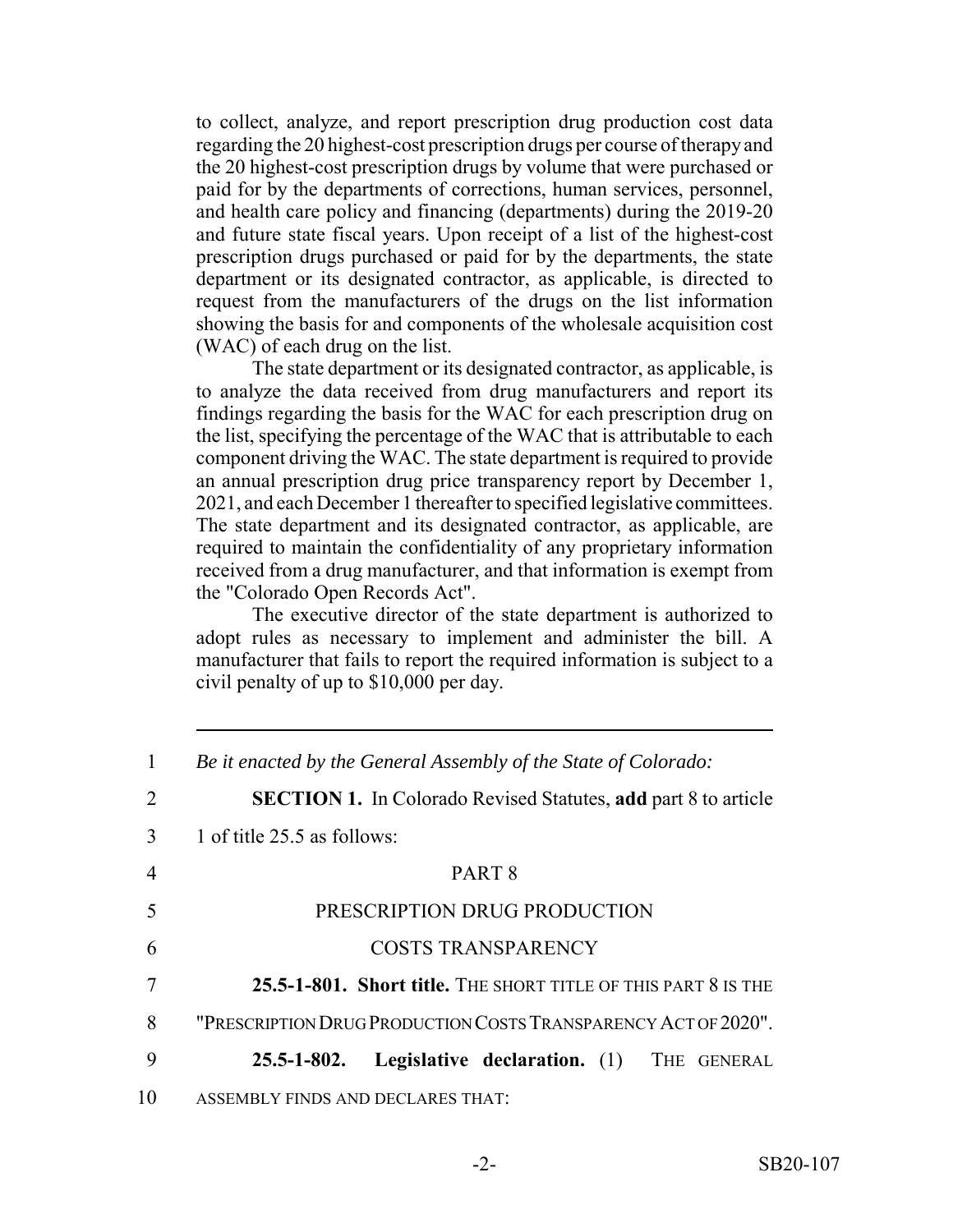(a) HEALTH CARE COSTS CONTINUE TO BE ONE OF THE TOP CONCERNS OF COLORADANS, AND THE MAJORITY OF COLORADANS WANT CLEARER INFORMATION ABOUT PRESCRIPTION DRUGS, A MAIN COST DRIVER;

 (b) THE PRICES FOR THE HIGHEST-COST PRESCRIPTION DRUGS HAVE BEEN AMONG THE MOST SIGNIFICANT COST DRIVERS IN THE HIGH RATE OF INFLATION OF MEDICAL COSTS;

8 (c) IN COLORADO, TOTAL PRESCRIPTION DRUG SPENDING FOR MEDICAID GREW BY FOUR HUNDRED THIRTY-FIVE MILLION DOLLARS FROM 2014 TO 2019 AND REACHED OVER ONE BILLION DOLLARS FOR THE 2019 CALENDAR YEAR;

 (d) ACCORDING TO A MAGELLAN STRATEGIES SURVEY 13 CONDUCTED IN 2018, NINETY-FOUR PERCENT OF COLORADANS SAY THE PUBLIC HAS A RIGHT TO KNOW THE FACTORS THAT GO INTO THE PRICE OF PRESCRIPTION DRUGS;

 (e) THE STATE PURCHASES PRESCRIPTION DRUGS WITHOUT BEING PROVIDED FULL AND ADEQUATE INFORMATION FROM MANUFACTURERS THAT CAN ASSIST THE STATE IN UNDERSTANDING THE BASIS FOR PRICES; (f) COST REPORTING ON THE PRESCRIPTION DRUGS WITH THE HIGHEST COST PER COURSE OF THERAPY WILL BE USEFUL TO

 POLICYMAKERS, STATE AGENCIES, AND THE GENERAL PUBLIC SEEKING TO UNDERSTAND THE PRICING AND VALUE OF HIGH-PRICED PRESCRIPTION DRUGS; AND

 (g) TRANSPARENCY IN THE HEALTH CARE INDUSTRY INFORMS CONSUMERS, POLICYMAKERS, AND STATE AGENCIES ABOUT UNDERLYING COST DRIVERS, WHICH ENABLES THE FORMATION OF MORE EFFECTIVE HEALTH CARE POLICY.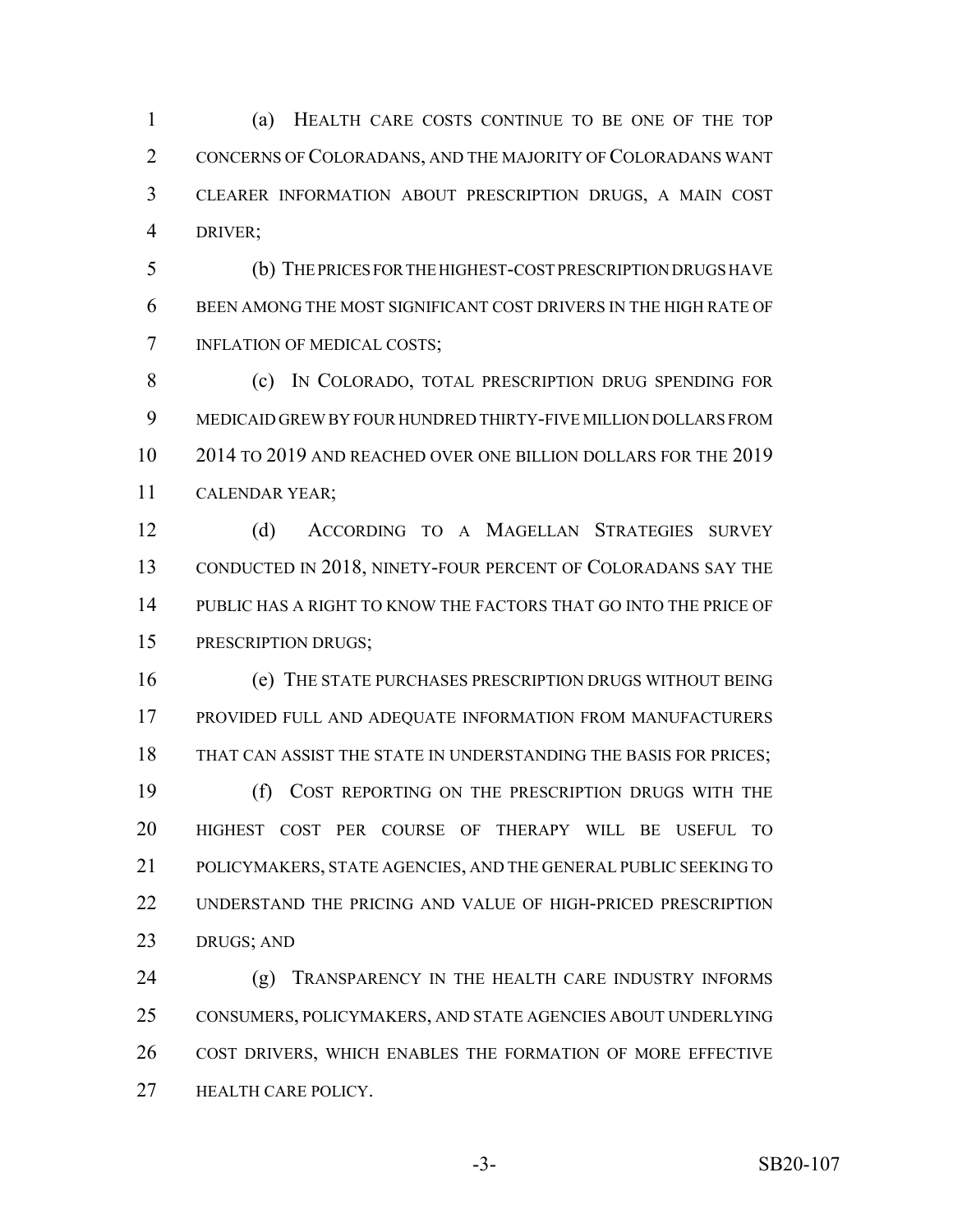**25.5-1-803. Definitions.** AS USED IN THIS PART 8, UNLESS THE CONTEXT OTHERWISE REQUIRES:

 (1) "CARRIER" HAS THE SAME MEANING AS SET FORTH IN SECTION  $4 \quad 10-16-102(8)$ .

 (2) "COMPREHENSIVE LIST" MEANS THE LIST OF PRESCRIPTION DRUGS COMPILED BY THE DEPARTMENTS IN ACCORDANCE WITH SECTION 25.5-1-805.

(3) "COURSE OF THERAPY" MEANS EITHER:

 (a) THE RECOMMENDED DAILY DOSAGE UNITS OF A PRESCRIPTION DRUG FOR A THIRTY-DAY TREATMENT PURSUANT TO THE PACKAGE INSERT 11 FOR THE PRESCRIPTION DRUG AS APPROVED BY THE FDA; OR

 (b) THE RECOMMENDED DAILY DOSAGE UNITS OF A PRESCRIPTION DRUG FOR A NORMAL COURSE OF TREATMENT THAT IS LESS THAN THIRTY DAYS PURSUANT TO THE PACKAGE INSERT FOR THE PRESCRIPTION DRUG AS APPROVED BY THE FDA.

 (4) "DEPARTMENTS" MEANS THE DEPARTMENT OF CORRECTIONS, THE DEPARTMENT OF HUMAN SERVICES, THE DEPARTMENT OF PERSONNEL, AND THE STATE DEPARTMENT.

 (5) "DESIGNATED CONTRACTOR" MEANS AN ORGANIZATION OR ENTITY WITH WHICH THE STATE DEPARTMENT CONTRACTS UNDER SECTION 25.5-1-804 TO COLLECT, ANALYZE, AND REPORT PRESCRIPTION DRUG PRICE DATA PURSUANT TO SECTION 25.5-1-805.

 (6) "FDA" MEANS THE FEDERAL FOOD AND DRUG ADMINISTRATION 24 IN THE UNITED STATES DEPARTMENT OF HEALTH AND HUMAN SERVICES.

(7) "MANUFACTURER" MEANS:

**(a) A PERSON THAT MANUFACTURES A PRESCRIPTION DRUG THAT** IS MADE AVAILABLE IN COLORADO; AND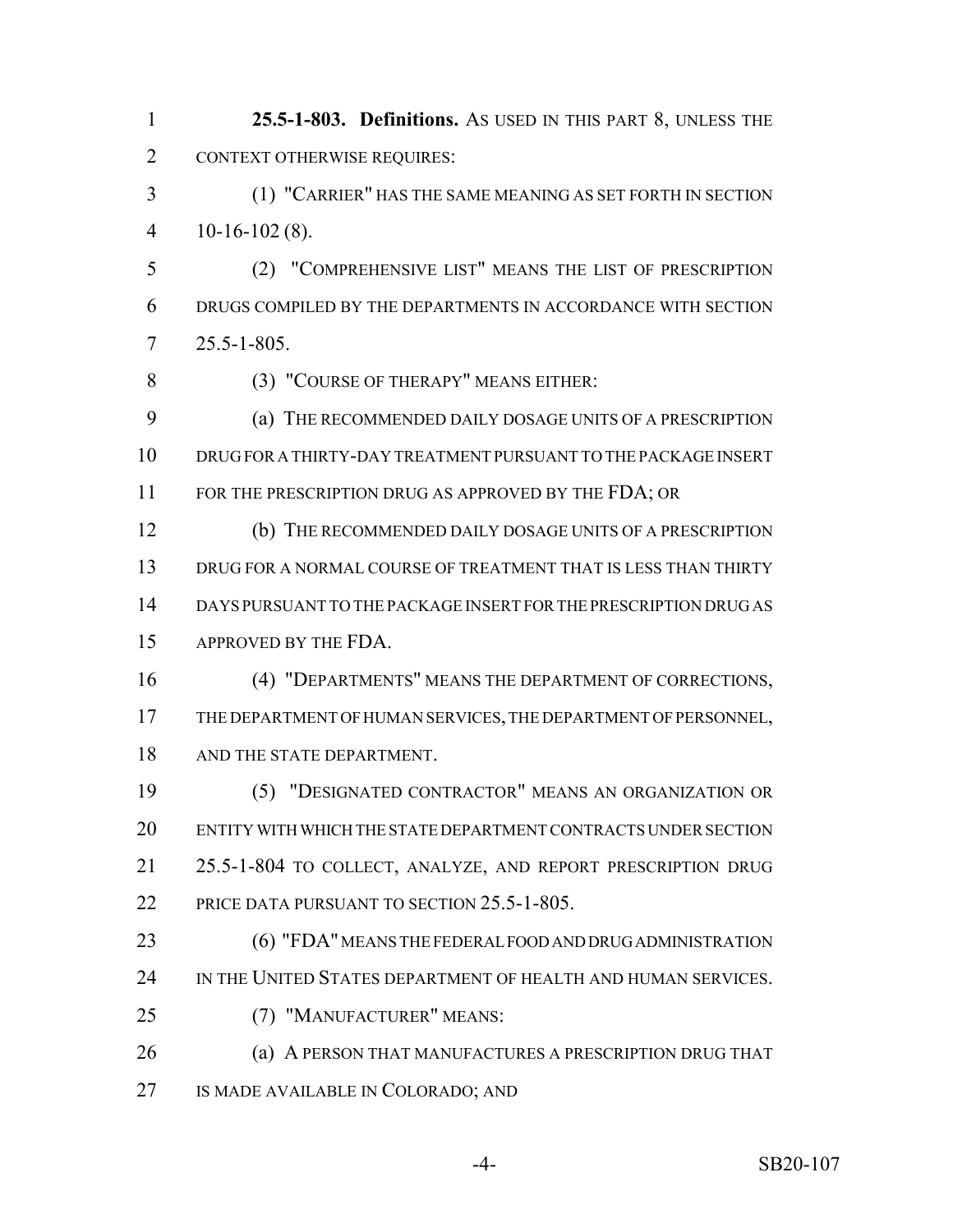(b) A HOLDING COMPANY, PARENT COMPANY, OR OTHER AFFILIATE OF A PERSON DESCRIBED IN SUBSECTION (7)(a) OF THIS SECTION.

 (8) "PRESCRIPTION DRUG" HAS THE SAME MEANING AS SET FORTH IN SECTION 12-280-103 (42).

 (9) "WHOLESALE ACQUISITION COST" HAS THE SAME MEANING AS SET FORTH IN 42 U.S.C. SEC. 1395w-3a (c)(6)(B).

 **25.5-1-804. Establishing transparency - state department or contractor to collect and analyze production cost data - funding.** (1) (a) THE STATE DEPARTMENT OR A DESIGNATED CONTRACTOR, AS APPLICABLE, SHALL COLLECT, ANALYZE, AND REPORT PRESCRIPTION DRUG PRODUCTION COST DATA PURSUANT TO SECTION 25.5-1-805. THE STATE DEPARTMENT OR DESIGNATED CONTRACTOR, AS APPLICABLE, SHALL COLLECT DATA FROM THE ALL-PAYER HEALTH CLAIMS DATABASE ESTABLISHED PURSUANT TO SECTION 25.5-1-204, THE DIVISION OF INSURANCE, THE DEPARTMENTS, AND ANY OTHER SOURCES THAT HAVE RELEVANT INFORMATION.

 (b) IF THE STATE DEPARTMENT CONTRACTS WITH A THIRD-PARTY CONTRACTOR TO PERFORM ANY OF ITS DUTIES SET FORTH IN THIS SECTION:

 (I) IN SELECTING AND CONTRACTING WITH A THIRD-PARTY CONTRACTOR, THE STATE DEPARTMENT IS NOT BOUND BY THE "PROCUREMENT CODE", ARTICLES 101 TO 112 OF THIS TITLE 24; AND

**(II)** THE STATE DEPARTMENT SHALL SELECT A THIRD-PARTY CONTRACTOR THAT:

 (A) DEMONSTRATES THAT IT IS QUALIFIED TO COLLECT AND ANALYZE DATA FROM MANUFACTURERS AND IDENTIFY COST COMPONENTS USED TO DETERMINE THE WHOLESALE ACQUISITION COST OF PRESCRIPTION DRUGS; AND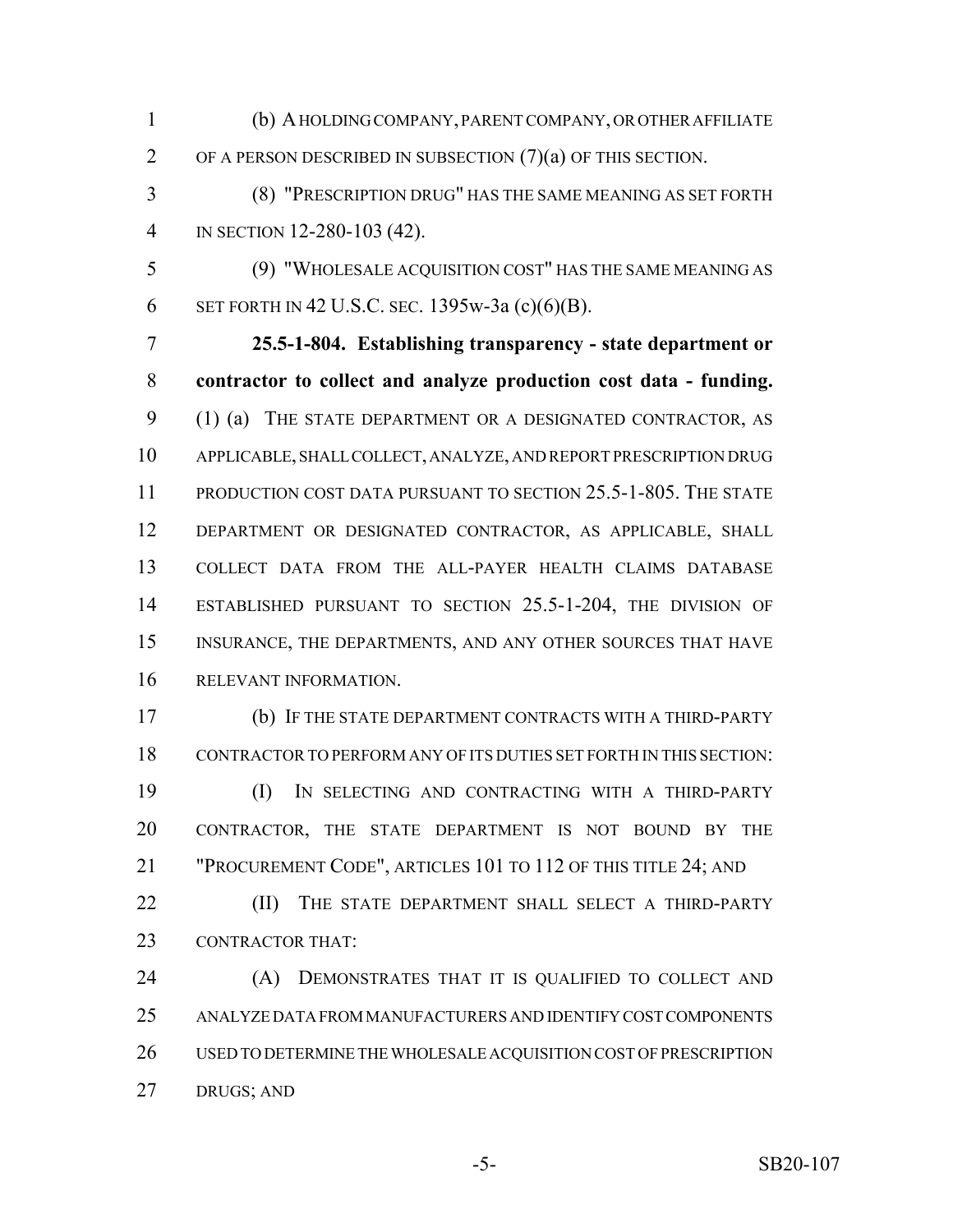(B) HAS NO FINANCIAL INTEREST IN, IS NOT EMPLOYED BY, AND IS NOT OTHERWISE CONNECTED WITH ANY MANUFACTURER WHOSE PRESCRIPTION DRUGS WILL BE ANALYZED BY THE CONTRACTOR, ANY CARRIER, OR ANY OTHER PERSON THAT HAS A FINANCIAL INTEREST IN THE OUTCOME OF THE DRUG PRICE TRANSPARENCY ANALYSIS OR REPORT REQUIRED BY THIS PART 8.

 (2) THE GENERAL ASSEMBLY SHALL APPROPRIATE MONEY FROM THE GENERAL FUND TO THE STATE DEPARTMENT TO IMPLEMENT AND ADMINISTER THIS PART 8.

 **25.5-1-805. Reporting requirements - departments to compile list of high-cost prescription drugs - information from manufacturers - data analysis - legislative reports.** (1) (a) (I) BY DECEMBER 1, 2020, 13 AND BY EACH DECEMBER 1 THEREAFTER, THE DEPARTMENTS SHALL 14 JOINTLY COMPILE A COMPREHENSIVE LIST CONTAINING THE NAMES AND WHOLESALE ACQUISITION COSTS OF THE FOLLOWING PRESCRIPTION DRUGS THAT EACH DEPARTMENT PURCHASED OR PAID FOR DURING THE IMMEDIATELY PRECEDING STATE FISCAL YEAR:

 (A) THE TWENTY HIGHEST-COST PRESCRIPTION DRUGS PER COURSE OF THERAPY; AND

**(B)** THE TWENTY HIGHEST-COST PRESCRIPTION DRUGS BASED ON THE VOLUME OF THE DRUG PAID FOR OR PURCHASED.

**(II)** THE DEPARTMENTS SHALL DETERMINE THE PRESCRIPTION DRUGS TO INCLUDE ON THE COMPREHENSIVE LIST BASED ON THE PRICE 24 PAID BY THE DEPARTMENTS FOR EACH PRESCRIPTION DRUG.

 (b) THE DEPARTMENTS SHALL PROVIDE THE COMPREHENSIVE LIST TO THE STATE DEPARTMENT, AND, IF THE STATE DEPARTMENT HAS CONTRACTED WITH A THIRD-PARTY CONTRACTOR PURSUANT TO SECTION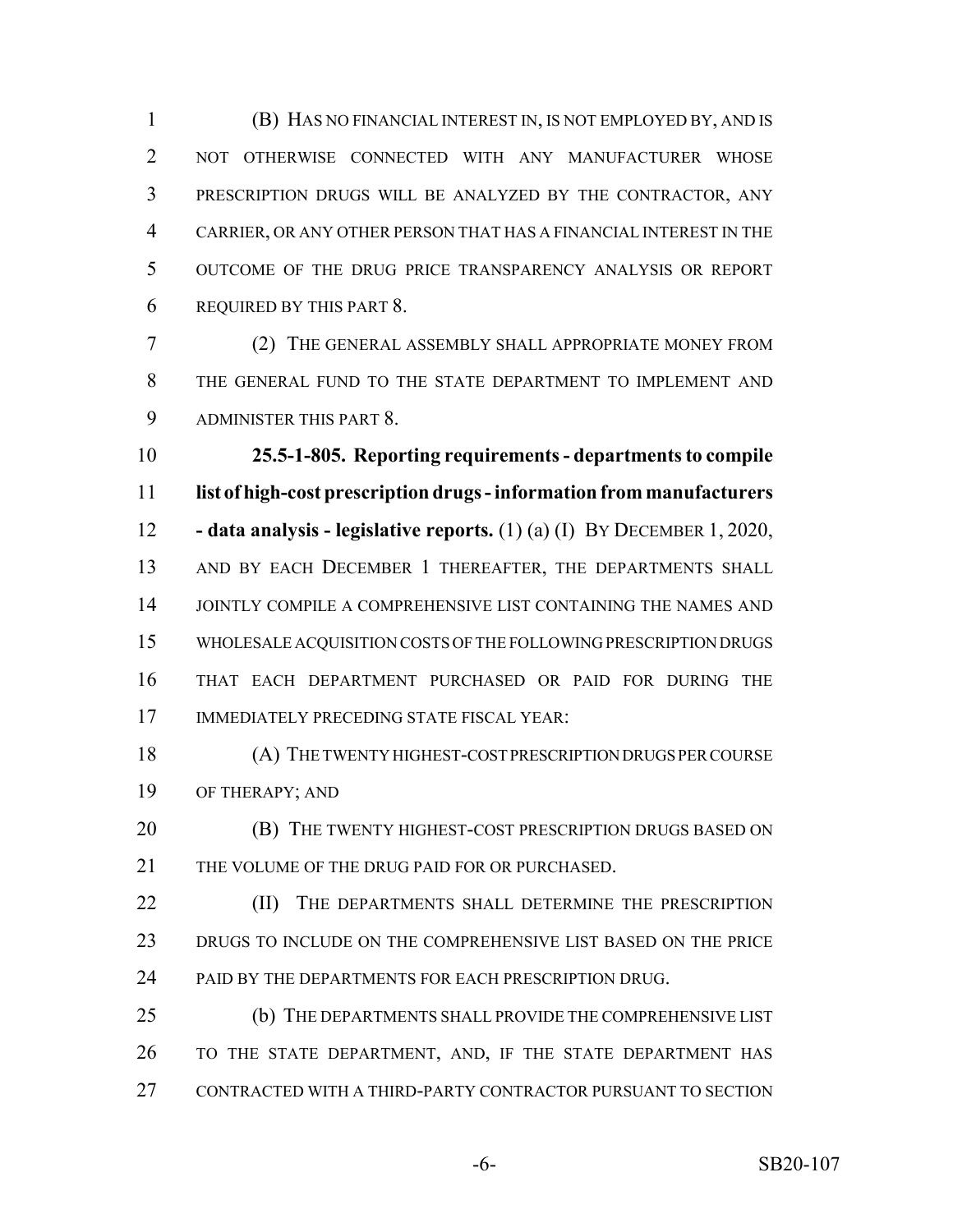25.5-1-804, THE STATE DEPARTMENT SHALL MAKE THE COMPREHENSIVE LIST AVAILABLE TO THE DESIGNATED CONTRACTOR.

 (2) (a) BY FEBRUARY 1, 2021, AND BY EACH FEBRUARY 1 THEREAFTER, THE STATE DEPARTMENT OR DESIGNATED CONTRACTOR, AS APPLICABLE, SHALL SUBMIT A WRITTEN REQUEST TO EACH MANUFACTURER FOR INFORMATION SHOWING THE BASIS FOR AND COMPONENTS OF THE WHOLESALE ACQUISITION COST OF EACH PRESCRIPTION DRUG ON THE COMPREHENSIVE LIST THAT THE MANUFACTURER PRODUCED, INCLUDING THE FOLLOWING:

10 (I) RESEARCH AND DEVELOPMENT COSTS;

- (II) CLINICAL TRIAL COSTS;
- (III) REGULATORY COSTS;

 (IV) COSTS FOR MATERIALS, MANUFACTURING, AND 14 ADMINISTRATION ATTRIBUTABLE TO THE PRESCRIPTION DRUG;

 (V) INCOME FROM OTHER ENTITIES, INCLUDING GRANTS, SUBSIDIES, OR OTHER SUPPORT, THAT OFFSETS THE RESEARCH AND DEVELOPMENT, CLINICAL TRIAL, OR OTHER DEVELOPMENT COSTS;

18 (VI) THE COST TO ACQUIRE THE TECHNOLOGY ASSOCIATED WITH THE PRESCRIPTION DRUG OR THE RIGHTS OR OWNERSHIP OF THE 20 PRESCRIPTION DRUG FROM A THIRD PARTY;

(VII) PATENT AND LICENSING COSTS; AND

 (VIII) PROMOTIONAL MARKETING COSTS, INCLUDING THE COSTS OF DIRECT-TO-CONSUMER ADVERTISING.

**(b) WITHIN ONE HUNDRED TWENTY DAYS AFTER RECEIPT OF A** 25 WRITTEN REQUEST UNDER SUBSECTION  $(2)(a)$  OF THIS SECTION BUT NO LATER THAN JUNE 1 OF THE SAME YEAR, A MANUFACTURER SHALL PROVIDE TO THE STATE DEPARTMENT OR DESIGNATED CONTRACTOR, AS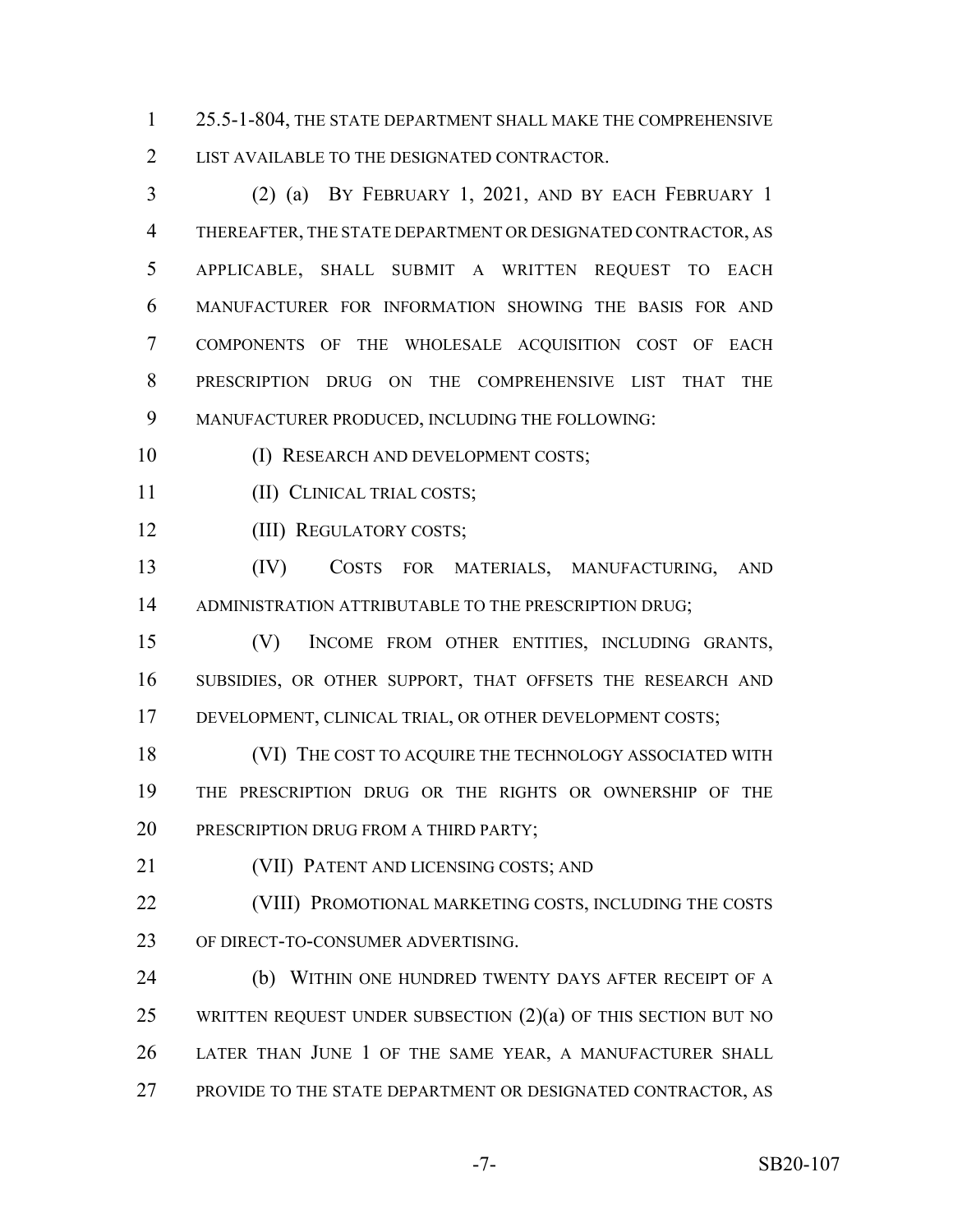APPLICABLE, FULL AND COMPLETE DOCUMENTATION SHOWING THE BASIS FOR THE WHOLESALE ACQUISITION COST OF EACH PRESCRIPTION DRUG ON THE COMPREHENSIVE LIST THAT THE MANUFACTURER PRODUCED.

 (3) UPON RECEIPT OF THE INFORMATION FROM MANUFACTURERS REQUESTED UNDER SUBSECTION (2) OF THIS SECTION, THE STATE DEPARTMENT OR DESIGNATED CONTRACTOR, AS APPLICABLE, SHALL ANALYZE THE DOCUMENTATION ON EACH PRESCRIPTION DRUG ON THE COMPREHENSIVE LIST TO DETERMINE THE BASIS FOR THE WHOLESALE 9 ACQUISITION COST OF THE DRUG. THE STATE DEPARTMENT OR DESIGNATED CONTRACTOR, AS APPLICABLE, SHALL PREPARE A REPORT DETAILING ITS FINDINGS ON THE BASIS FOR THE WHOLESALE ACQUISITION COST OF EACH PRESCRIPTION DRUG ON THE COMPREHENSIVE LIST AND SHALL SPECIFY THE PERCENTAGE OF THE WHOLESALE ACQUISITION COST THAT IS 14 ATTRIBUTABLE TO EACH COMPONENT SPECIFIED IN SUBSECTION (2)(a) OF THIS SECTION THAT IS DRIVING THE WHOLESALE ACQUISITION COST OF THE PRESCRIPTION DRUG.

 (4) (a) BY DECEMBER 1, 2021, AND BY EACH DECEMBER 1 THEREAFTER, THE STATE DEPARTMENT OR DESIGNATED CONTRACTOR, AS APPLICABLE, SHALL PROVIDE A FINAL PRESCRIPTION DRUG PRODUCTION COST TRANSPARENCY REPORT ON THE PRESCRIPTION DRUGS CONTAINED ON THE COMPREHENSIVE LIST COMPILED IN THE IMMEDIATELY PRECEDING CALENDAR YEAR TO THE HEALTH AND INSURANCE AND PUBLIC HEALTH CARE AND HUMAN SERVICES COMMITTEES OF THE HOUSE OF REPRESENTATIVES, THE HEALTH AND HUMAN SERVICES COMMITTEE OF THE SENATE, AND THE JOINT BUDGET COMMITTEE, OR THEIR SUCCESSOR COMMITTEES.

27 (b) NOTWITHSTANDING SECTION -1-136  $(11)(a)(I)$ , THE